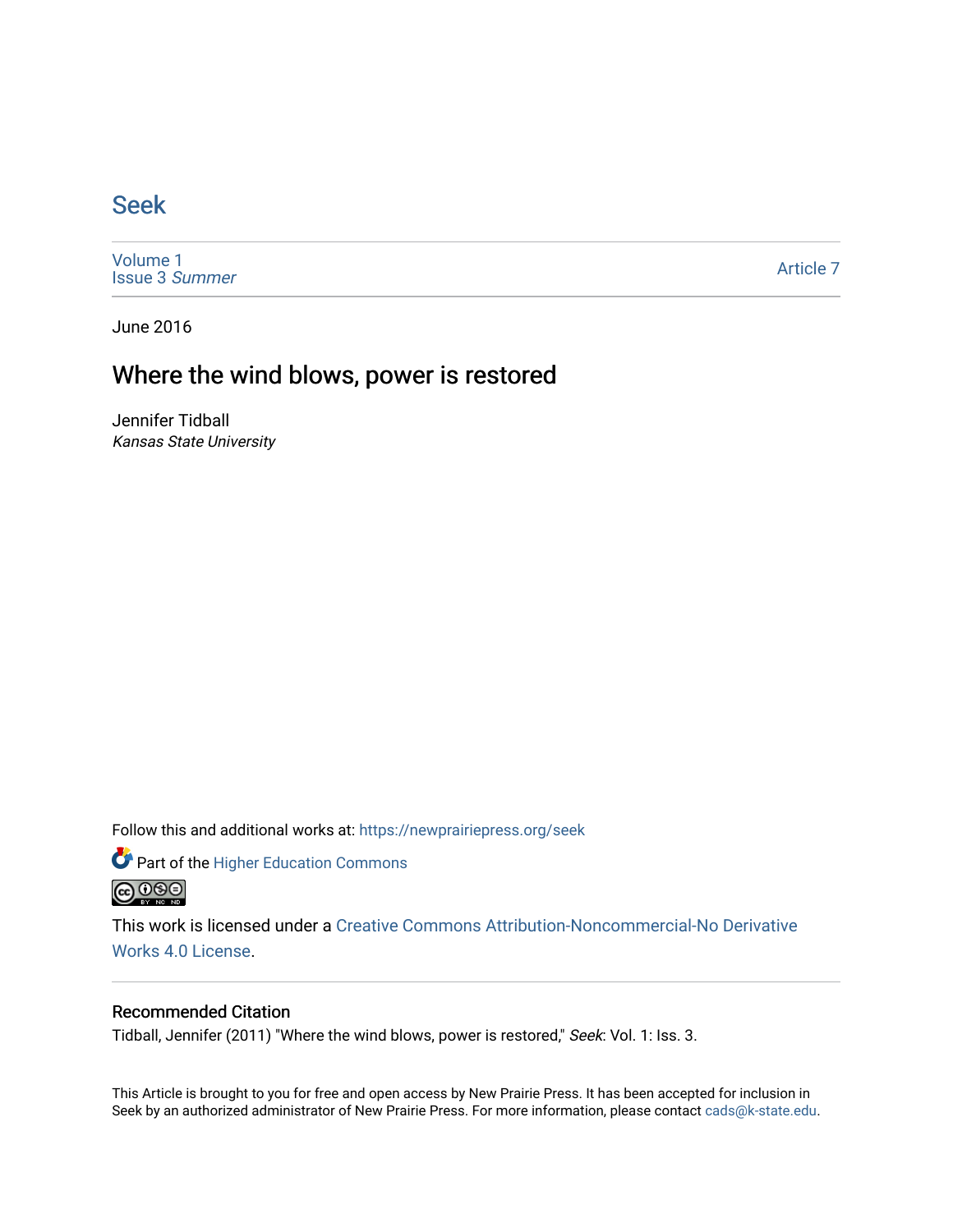Il it takes is a simple walk<br>
across the Kansas State<br>
University campus to notice<br>
the obvious: Kansas wind is<br>
an abundant — and powerful — natural across the Kansas State University campus to notice the obvious: Kansas wind is resource.

A collaborative group of Kansas State University researchers is looking at ways to channel this valuable natural resource and prevent major power outages.

The project involves four Kansas State University women — three professors and one doctoral student — and several other researchers. The three professors are Noel Schulz, Paslay professor of electrical and computer engineering and the university's first lady, and Caterina Scoglio and Ruth Douglas Miller, who are both associate professors of electrical and computer engineering. Sakshi Pahwa, doctoral student in electrical and computer engineering, India, has worked with all three professors on her master's project and current doctoral project.

"It's been a great combination of talent in multiple areas," Schulz said. "That's really where the exciting research and solutions are — in the interdisciplinary areas."

The researchers are looking at how to use distributed energy sources, such as wind turbines, to avoid cascading failures in power grids. A cascading failure occurs when an interconnected part of a power system fails and then triggers successive parts to fail, often leading to a widespread power failure. One of the most famous cascading failures

#### Tidball: Where the wind blows, power is restored

was the Northeast Blackout of 2003, a power outage that affected 55 million people in the United States and Canada.

"Many of these cases involve very complex systems that have a communication network on top that can be very vulnerable," Scoglio said. "That means if something goes wrong, these failures can spread and become very dangerous."

To prevent these cascading failures, the researchers are investigating a technique called islanding, which restricts or "islands" a power system fault to a small area. Islanding prevents a power failure from spreading.

"That disconnected portion can then be powered using renewable or distributed energy sources, such as wind turbines or solar panels, while the remaining parts are still being powered by conventional sources," Pahwa said.

That's where the Kansas wind fits in: It can provide the renewable energy that could power the disconnected portion of the network.

"We use electrical power everywhere," Schulz said. "We need to set up power systems that are reliable so that when that wind is blowing, we can use that power, but when the wind isn't blowing, they're still stable systems."

#### **Support from industry**

The power grid research has been funded by the Kansas State University Electrical Power Affiliates Program, a partnership

with four companies that supports student research programs. The companies are Westar Energy, Burns and McDonnell, Nebraska Public Power District and Omaha Public Power District.

"Because of the support from these companies we're able to really look at problems, perform in-depth work with industry and get real data," said Schulz, who is the director of the Electrical Power Affiliates Program.

Through the program, students such as Pahwa can work with these industry partners to address real problems and create solutions.

"I think that innovation, coming from research and support from companies, such as those that are part of our Electrical Power Affiliates Program, can really bring the country back to a better economic situation," Scoglio said. "Innovation creates jobs and can really improve the whole nation."

Scoglio, along with Don Gruenbacher, associate professor and head of the department of electrical and computer engineering, direct the Sunflower Networking Group, a student research team that works in networking and related areas. The team currently has 10 members, including Pahwa.

Scoglio and Pahwa started the cascading failure project when Pahwa was a master's student. As they began studying complex network systems, they turned to Schulz, a power grid expert. They also collaborated with power systems expert Anil Pahwa, professor of electrical and computer engineering, and Shelli Starrett, associate professor of electrical and computer engineering.

where the WIIIA  $b_{\text{lows}}$ , power is restored Where the  $\mathop{\rm wind}\nolimits_{bl_{\rm O_{WS,b}}}$ 

Researchers look at preventing major power failures with Kansas wind energy